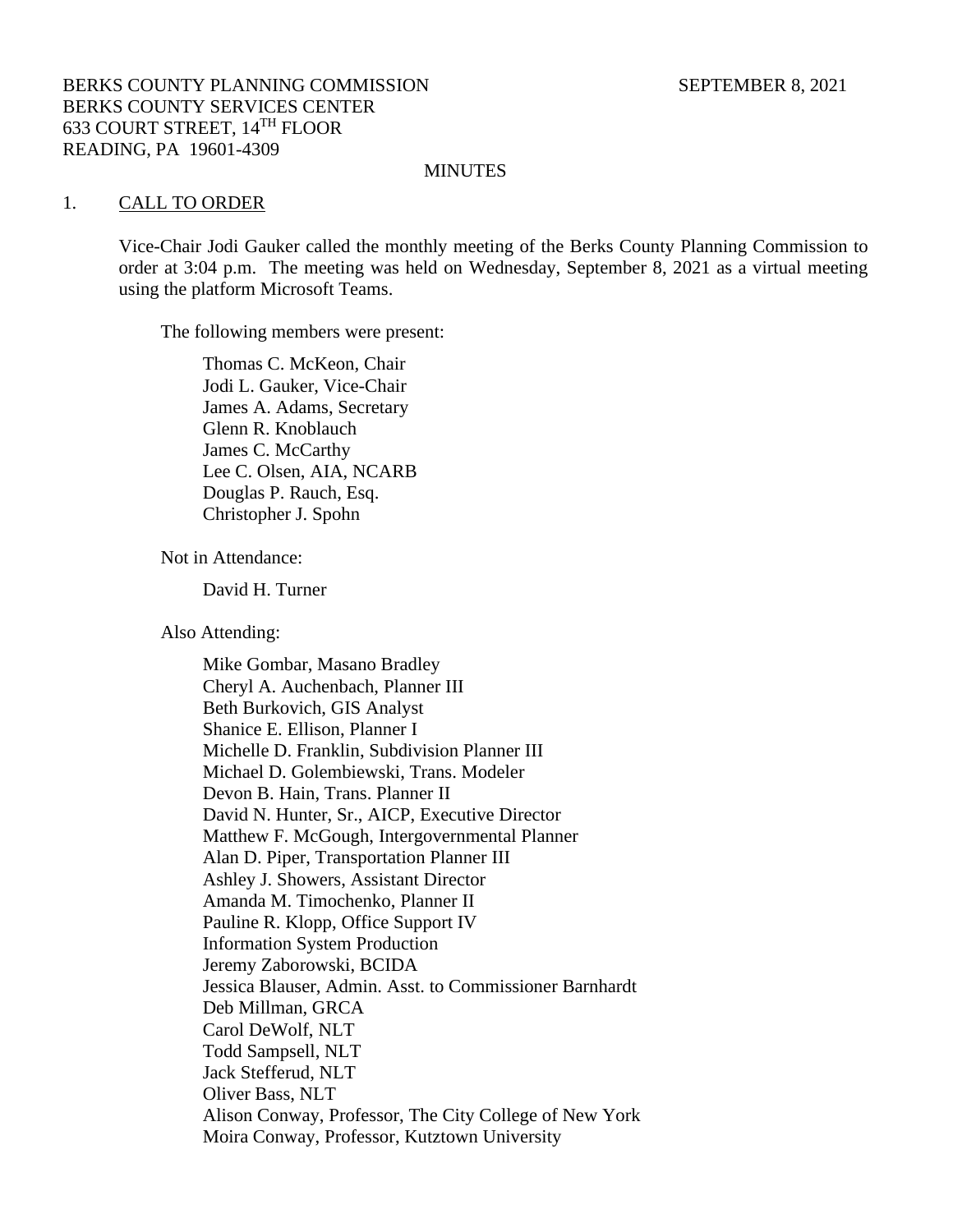September 8, 2021 BCPC Meeting Minutes Page 2

### 2. PUBLIC COMMENT

There was no public comment.

# 3. REPORTS OF OFFICERS AND COMMITTEES

#### A. Executive Director's Report

David Hunter informed the Commission that we are currently accepting applications for a Design Planner which is a newly created position. This will basically be a social media position working with staff for advertising, marketing, etc.

Mr. Hunter then discussed the "Imagine Berks" website. There is a questionnaire on the website for anyone to fill out.

Mr. Hunter had attended Hamburger Fest. He stated it was estimated that about 30,000 people attended this year. He reminded everyone of Octoberfest coming up in Boyertown. He also reminded the Commission of the PA Downtown Center Conference being held at DoubleTree on September  $12^{th} - 14^{th}$ .

Mr. Hunter stated that the next Smart Growth Alliance meeting will be on September 29<sup>th</sup>. Tim Daley, Habitat for Humanity, will be speaking at that meeting as well at Jack Gombach, West Reading Borough Council.

Mr. Hunter mentioned that the Planning Commission members will be invited to attend the October 5<sup>th</sup> Tri-County Passenger Rail Briefing on bringing rail back to Reading. He mentioned that this is a specific call to elected and appointed officials in municipalities along the proposed route. The meeting will last from  $6:00 - 7:00$  p.m.

# 4. CONSENT AGENDA

# A. Approval of Minutes of August 11, 2021

# B. Reaffirmation of Letter of Consistency for Amity Township Water/Sewer TIF District

Mr. Hunter stated that we need to reaffirm the letter of consistency for Amity Township Water/Sewer TIF District that the Planning Commission voted on by straw poll. He informed the Commission that we will no longer be making straw poll votes because of the amendments to the Sunshine Act.

#### C. Reports for Approval

- Land Development & Subdivision Activity Report & Summary
- Endorsed Land Development & Subdivision Activity Report
- New Housing Units and Non-Residential Construction Report  $-2<sup>nd</sup>$  Quarter, 2021